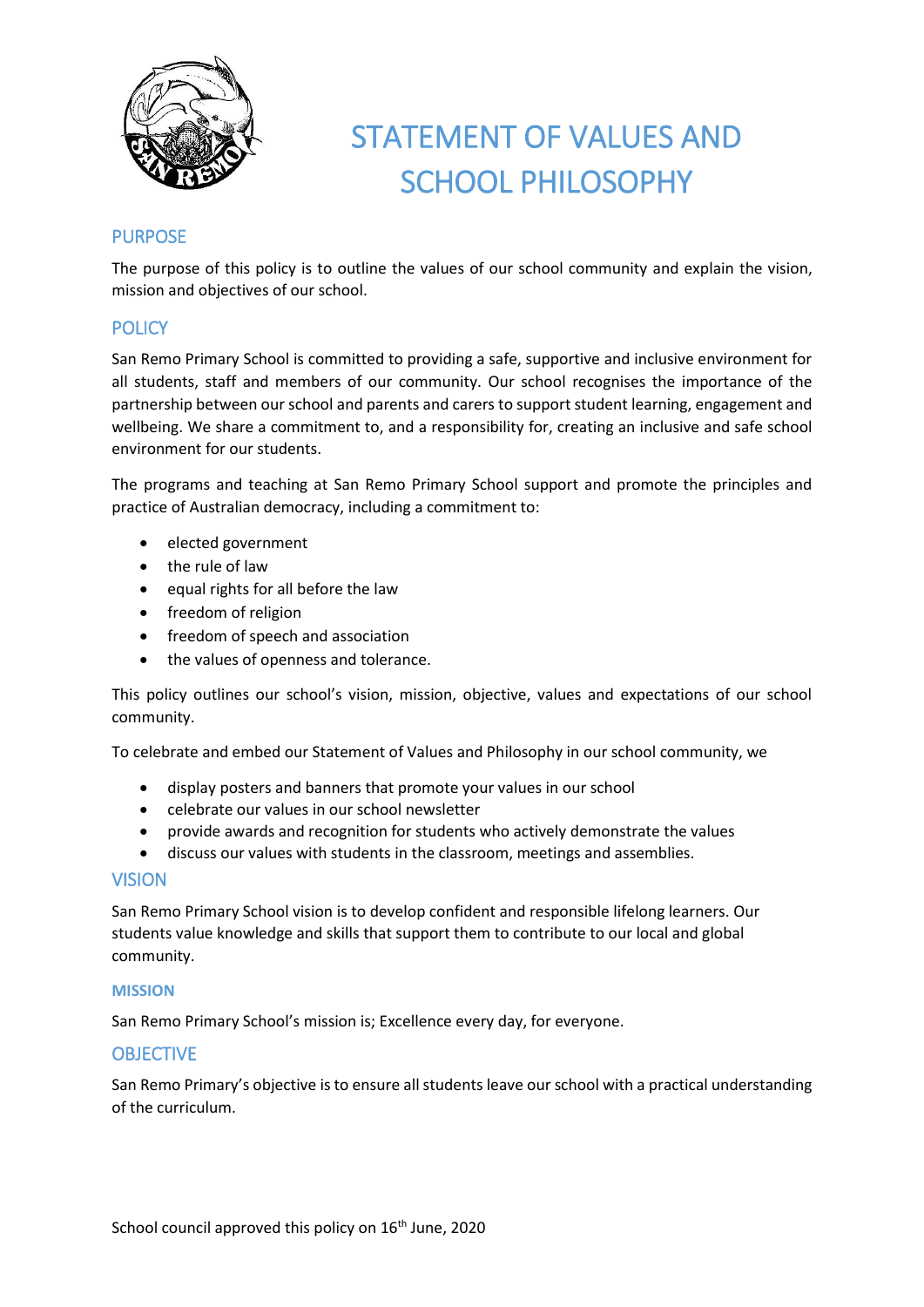# **VALUES**

San Remo Primary School's values are;

**Respect;** We respect ourselves, others and the environment

**Responsibility**; We are actively engaged in our learning

**Relationships**; We nurture and promote healthy, inclusive and respectful relationships in our school and wider community

## BEHAVIOURAL EXPECTATIONS

San Remo Primary acknowledges that the behaviour of staff, parents, carers and students has an impact on our school community and culture. We acknowledge a shared responsibility to create a positive learning environment for the children and young people at our school.

As principals and school leaders, we will:

- model positive behaviour and effective leadership
- communicate politely and respectfully with all members of the school community
- work collaboratively to create a school environment where respectful and safe behaviour is expected of everyone
- behave in a manner consistent with the standards of our profession and meet core responsibilities to provide safe and inclusive environments
- plan, implement and review our work to ensure the care, safety, security and general wellbeing of all students at school
- identify and support students who are or may be at risk
- do our best to ensure every child achieves their personal and learning potential
- work with parents to understand their child's needs and, where necessary, adapt the learning environment accordingly
- respond appropriately when safe and inclusive behaviour is not demonstrated and implement appropriate interventions and sanctions when required
- inform parents of the school's communication and complaints procedures
- ask any person who is acting in an offensive, intimidating or otherwise inappropriate way to leave the school grounds.

As teachers and non-teaching school staff, we will:

- model positive behaviour to students consistent with the standards of our profession
- communicate politely and respectfully with all members of the school community
- proactively engage with parents about student outcomes
- work with parents to understand the needs of each student and, where necessary, adapt the learning environment accordingly
- work collaboratively with parents to improve learning and wellbeing outcomes for students with additional needs
- communicate with the principal and school leaders in the event we anticipate or face any tension or challenging behaviours from parents
- treat all members of the school community with respect.

As parents and carers, we will:

• model positive behaviour to our child

School council approved this policy on 16<sup>th</sup> June, 2020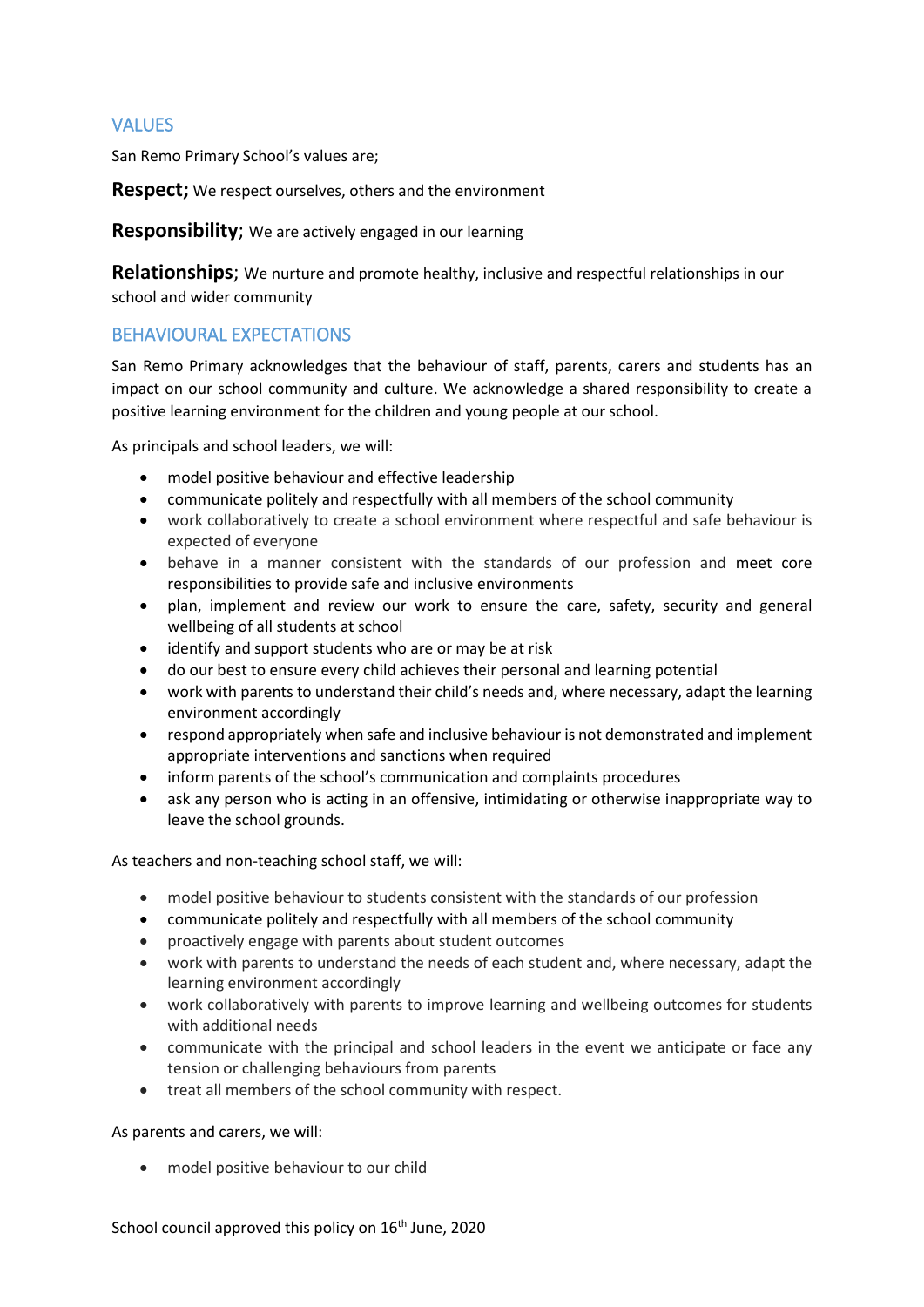- communicate politely and respectfully with all members of the school community
- ensure our child attends school on time, every day the school is open for instruction
- take an interest in our child's school and learning
- work with the school to achieve the best outcomes for our child
- communicate constructively with the school and use expected processes and protocols when raising concerns
- support school staff to maintain a safe learning environment for all students
- follow the school's processes for communication with staff and making complaints
- treat all school leaders, staff, students, and other members of the school community with respect.

#### As students, we will:

- model positive behaviour to other students
- communicate politely and respectfully with all members of the school community.
- comply with and model school values
- behave in a safe and responsible manner
- respect ourselves, other members of the school community and the school environment.
- actively participate in school
- not disrupt the learning of others and make the most of our educational opportunities.

As community members, we will:

- model positive behaviour to the school community
- treat other members of the school community with respect
- support school staff to maintain a safe and inclusive learning environment for all students
- utilise the school's processes for communication with staff and submitting complaints.

## UNREASONABLE BEHAVIOURS

Schools are not public places, and the Principal has the right to permit or deny entry to school grounds (for more information, see our *Visitors Policy*).

Unreasonable behaviour that is demonstrated by school staff, parents, carers, students or members of our school community will not be tolerated at school, or during school activities.

Unreasonable behaviour includes:

- speaking or behaving in a rude, manipulative, aggressive or threatening way, either in person, via electronic communication or social media, or over the telephone
- the use or threat of violence of any kind, including physically intimidating behaviour such as aggressive hand gestures or invading another person's personal space
- sending demanding, rude, confronting or threatening letters, emails or text messages
- sexist, racist, homophobic, transphobic or derogatory comments
- the use of social media or public forums to make inappropriate or threatening remarks about the school, staff or students.

Harassment, bullying, violence, aggression, threatening behaviour and unlawful discrimination are unacceptable and will not be tolerated at our school.